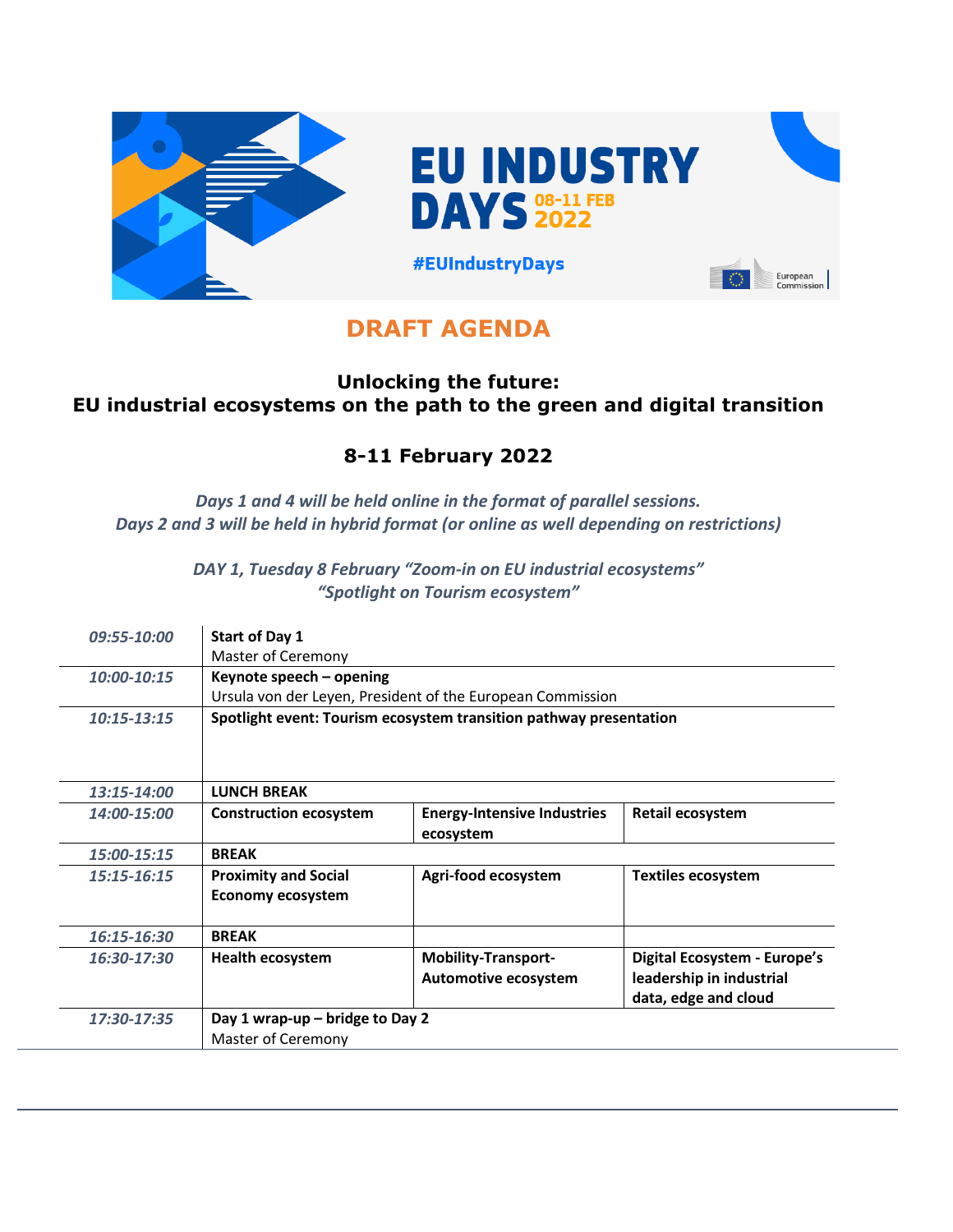| 09:00-09:55     | Registration - welcome coffee (onsite attendees only)                                                                                                                                                             |                                                                                                                                                                          |                                                                                                                                                                           |
|-----------------|-------------------------------------------------------------------------------------------------------------------------------------------------------------------------------------------------------------------|--------------------------------------------------------------------------------------------------------------------------------------------------------------------------|---------------------------------------------------------------------------------------------------------------------------------------------------------------------------|
| 09:55-10:00     | <b>Start of Day 2</b><br>Master of Ceremony                                                                                                                                                                       |                                                                                                                                                                          |                                                                                                                                                                           |
| 10:00-10:15     | Keynote speech - introduction                                                                                                                                                                                     | Maroš Šefčovič, Vice-President of the European Commission (TBC)                                                                                                          |                                                                                                                                                                           |
| $10:15 - 11:15$ | Industrial Forum-<br><b>Supporting the co-creation</b><br>of Transition Pathways for<br>the EU industrial<br>ecosystems                                                                                           | Industrial Forum - What can<br>the Single Market do for<br>Europe's recovery?                                                                                            | <b>Chemicals industry</b>                                                                                                                                                 |
| 11:15-11:30     | <b>BREAK</b>                                                                                                                                                                                                      |                                                                                                                                                                          |                                                                                                                                                                           |
| 11:30-12:30     | Industrial Forum - Uptake of<br><b>Advanced Manufacturing</b>                                                                                                                                                     | Industrial Forum - Unlocking<br>cross-border and cross-<br>ecosystem investments: a<br><b>European ambition</b>                                                          | Industrial Forum-<br><b>Addressing EU strategic</b><br>dependencies in a co-<br>creative way                                                                              |
| 12:30-13:00     | <b>LUNCH BREAK</b>                                                                                                                                                                                                |                                                                                                                                                                          |                                                                                                                                                                           |
| 13:00-13:15     | Keynote speech<br>Youth                                                                                                                                                                                           | Mariya Gabriel, European Commissioner for Innovation, Research, Culture, Education and                                                                                   |                                                                                                                                                                           |
| 13:15-14:00     | Session organised by the<br><b>European Economic and</b><br><b>Social Committee</b><br>How will industrial<br>ecosystems contribute to<br>the strategic autonomy of<br>the EU and the well-being of<br>Europeans? | Session organised by the<br><b>European Committee of the</b><br><b>Regions</b>                                                                                           | Session organised by the<br><b>European Commission</b><br>Spotlight high-level session<br>on industrial R&I<br>investments in the EU                                      |
| 14:00-14:15     | <b>BREAK</b>                                                                                                                                                                                                      |                                                                                                                                                                          |                                                                                                                                                                           |
| 14:15-15:00     | Session organised by the<br><b>European Commission</b><br>From numbers to actions:<br>The role of KPIs in shaping<br>the transition to a<br>sustainable and resilient<br>economy                                  | Session organised by the<br><b>European Commission</b><br>An industry perspective on<br>resilient supply partners                                                        | Session organised by the<br><b>European Commission</b><br>Late payment as a potential<br>disruption of supply chains                                                      |
| 15:00-15:15     | <b>BREAK</b>                                                                                                                                                                                                      |                                                                                                                                                                          |                                                                                                                                                                           |
| 15:15-16:00     | Session organised by the<br><b>European Commission</b><br>Net environmental impact of<br>digital innovations in<br>different ecosystems                                                                           | Session organised by the<br><b>European Commission</b><br>Spotlight session on The EU<br>Pact for Skills: towards the<br>up and re-skilling of the<br>European workforce | Session organised by the<br><b>European Commission</b><br>Panel discussion on the<br>unitary patent system and<br>SME instruments in the area<br>of intellectual property |

### *DAY 2, Wednesday 9 February "EU accelerating the green, digital and resilient transition"*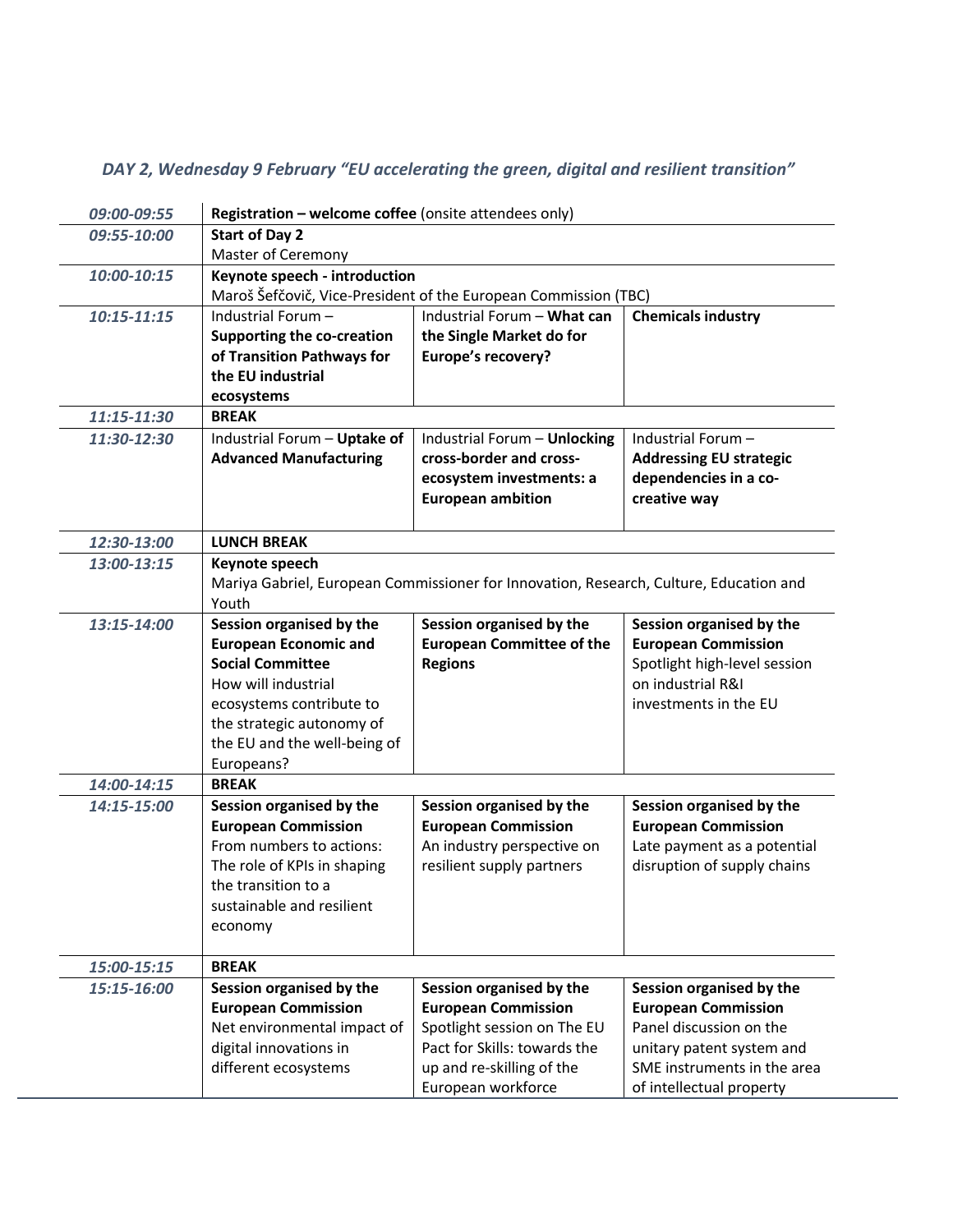| 16:00-16:15 | <b>BREAK</b>                                                                                |                                                                                                                                      |                                                                                                                                                       |
|-------------|---------------------------------------------------------------------------------------------|--------------------------------------------------------------------------------------------------------------------------------------|-------------------------------------------------------------------------------------------------------------------------------------------------------|
| 16:15-17:00 | Session organised by the<br><b>European Commission</b><br>Spotlight session on<br>foresight | Session organised by the<br><b>European Commission</b><br>Standardisation in support of<br>the twin transition of<br>industrial SMEs | Session organised by the<br><b>European Commission</b><br>How can industry<br>contribute/ benefit from a<br>stronger enforcement of<br>Single Market? |
| 17:00-17:05 | Day 2 wrap-up $-$ bridge to Day 3                                                           |                                                                                                                                      |                                                                                                                                                       |

Master of Ceremony

#### *DAY 3, Thursday 10 February "Unlocking the future: EU industrial ecosystems on the path to the green and digital transition"*

| 09:00-09:55     | Registration - welcome coffee (onsite attendees only)                                           |  |  |
|-----------------|-------------------------------------------------------------------------------------------------|--|--|
| 09:55-10:00     | <b>Start of Day 3</b>                                                                           |  |  |
|                 | Master of Ceremony                                                                              |  |  |
| 10:00-10:10     | <b>Welcome - Opening</b>                                                                        |  |  |
|                 | Margrethe Vestager, Executive Vice-President of the European Commission                         |  |  |
| 10:10-10:25     | Keynote speech - French Presidency                                                              |  |  |
|                 | Agnès Pannier-Runacher, Minister Delegate for Industry of France                                |  |  |
| 10:25-10:45     | Keynote speech                                                                                  |  |  |
|                 | Thierry Breton, European Commissioner for Internal Market                                       |  |  |
| 10:45-11:15     | Implementing the resilient transition: Views from the Member States and regions                 |  |  |
|                 | Andres Sutt, Minister of Entrepreneurship and Information Technology of Estonia<br>$\bullet$    |  |  |
|                 | Apostolos Tzitzikostas, President of the European Committee of the Regions<br>$\bullet$         |  |  |
| $11:15 - 12:15$ | Plenary session: Transition pathways for the EU industrial ecosystems - a co-creation           |  |  |
|                 | process                                                                                         |  |  |
|                 | Moderator:                                                                                      |  |  |
|                 | Kerstin Jorna, Director General of DG GROW, European Commission                                 |  |  |
|                 | Speakers:                                                                                       |  |  |
|                 | Karl-Petter Thorwaldsson, Minister for Business, Industry and Innovation of Sweden<br>$\bullet$ |  |  |
|                 | Christa Schweng, President of the European Economic and Social Committee<br>$\bullet$           |  |  |
|                 | Cecilia Bonefeld-Dahl, Director General of DigitalEurope<br>$\bullet$                           |  |  |
|                 | Martin Brudermüller, CEO of BASF<br>$\bullet$                                                   |  |  |
|                 | Luc Triangle, Secretary General IndustriALL                                                     |  |  |
| 12:15-13:15     | <b>BREAK</b> (lunch for onsite attendees)                                                       |  |  |
| 13:15-14:15     | Plenary session: Business case - EU industry investing in the green, digital and resilient      |  |  |
|                 | economy                                                                                         |  |  |
|                 | Moderator:                                                                                      |  |  |
|                 | Maive Rute, Deputy-Director General of DG GROW, European Commission<br>$\bullet$                |  |  |
|                 | Speakers:                                                                                       |  |  |
|                 | Anna Cavazzini European Parliament Internal Market and Consumer Protection<br>$\bullet$         |  |  |
|                 | <b>Committee Chair</b>                                                                          |  |  |
|                 | Beata Daszyńska-Muzyczka, CEO Polish National Development Bank<br>$\bullet$                     |  |  |
|                 | Gerd Müller, Director General United Nations Industrial Development Organization<br>(TBC)       |  |  |
|                 | Alessandro Profumo, President of the AeroSpace and Defence Industries                           |  |  |
|                 | Association of Europe (ASD) and CEO of Leonardo                                                 |  |  |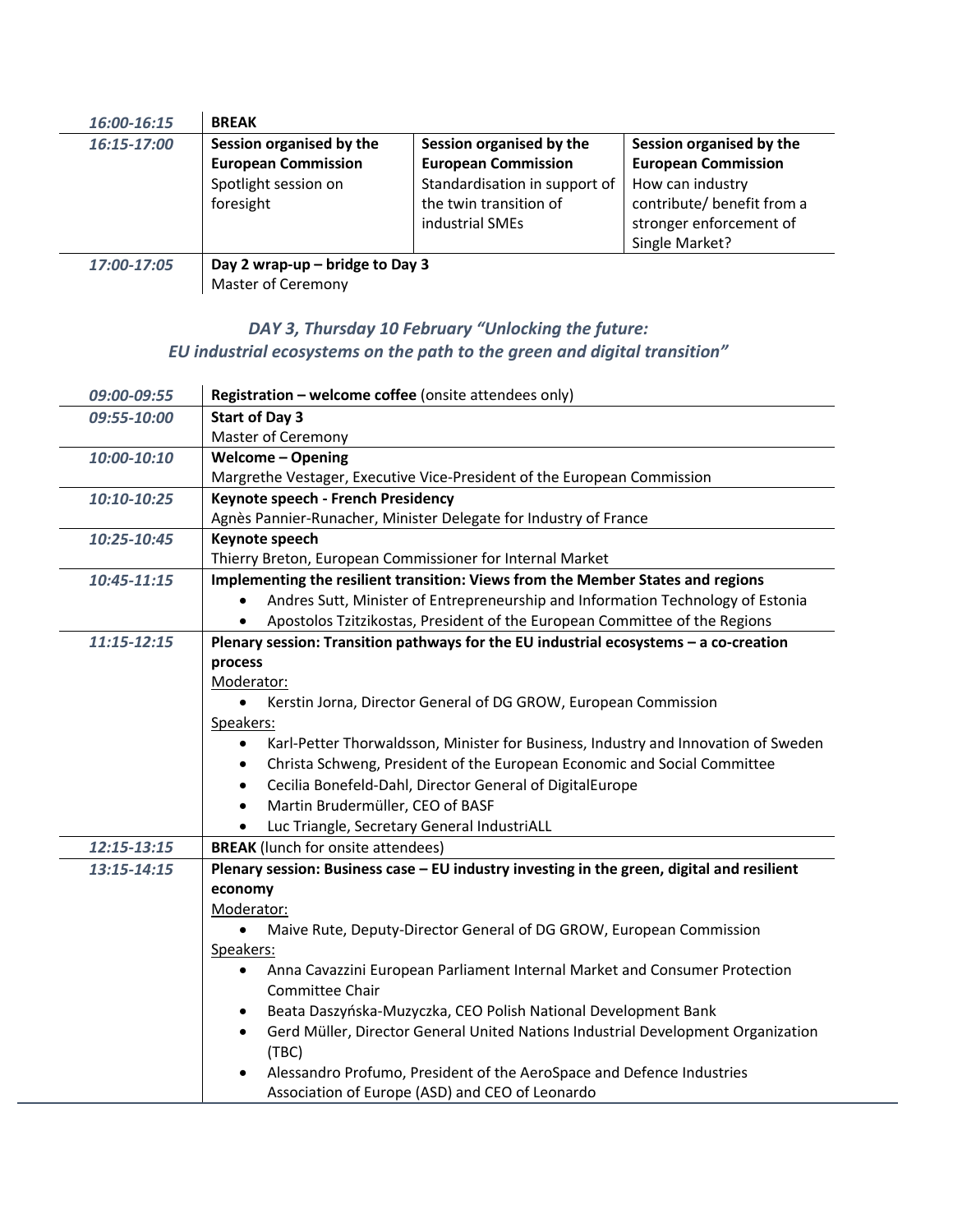|             | Rada Rodriguez, CEO Signify GmbH and President of Orgalim<br>$\bullet$              |  |  |
|-------------|-------------------------------------------------------------------------------------|--|--|
| 14:15-15:15 | Plenary session: The impact of supply chain disruptions on the European economy     |  |  |
|             | Moderator:                                                                          |  |  |
|             | Román Arjona (Chief Economist, DG GROW, European Commission)                        |  |  |
|             | Speakers:                                                                           |  |  |
|             | Philip Lane, Chief Economist, European Central Bank                                 |  |  |
|             | Agnès Bénassy-Quéré, Chief Economist, Treasury in France<br>$\bullet$               |  |  |
|             | Robert B. Koopman, Chief Economist, World Trade Organization<br>$\bullet$           |  |  |
|             | Debora Revoltella Chief Economist, European Investment Bank<br>$\bullet$            |  |  |
| 15:15-15:30 | <b>BREAK</b> (coffee for onsite attendees)                                          |  |  |
| 15:30-16:30 | Plenary session: Inspiring Dialogue with Young Europeans                            |  |  |
|             | Moderator:                                                                          |  |  |
|             | <b>TBD</b>                                                                          |  |  |
|             | Speakers:                                                                           |  |  |
|             | Evi Oivanen, Co-Founder and CEO of Cuitu                                            |  |  |
|             | Ibrahim Ouassari, Founder at Molengeek<br>$\bullet$                                 |  |  |
|             | Felix Finkbeiner, Founder of Plant-for-the-Planet<br>$\bullet$                      |  |  |
|             | Kristina Dimova, SME Assembly 2021 Youth Essay Competition Winner<br>$\bullet$      |  |  |
|             | Raúl Torres, CEO of PLD Space (TBC)<br>$\bullet$                                    |  |  |
|             |                                                                                     |  |  |
| 16:35-17:20 | Plenary session : Erasmus for Young Entrepreneurs final pitching session and awards |  |  |
|             | ceremony                                                                            |  |  |
|             | Moderator: TBD                                                                      |  |  |
|             | Speakers: TBD                                                                       |  |  |
| 17:20-17:35 | Keynote speech                                                                      |  |  |
|             | Valdis Dombrovskis, Executive Vice-President of the European Commission             |  |  |

#### *SPECIAL YOUTH PROGRAMME*

| 17:50-18:20 | Set-up or arrival at venue (onsite attendees only)                                                                                                                                                                                                                                                                                                                                                                                                                                                                                                                                                                                                                                                                                    |  |  |
|-------------|---------------------------------------------------------------------------------------------------------------------------------------------------------------------------------------------------------------------------------------------------------------------------------------------------------------------------------------------------------------------------------------------------------------------------------------------------------------------------------------------------------------------------------------------------------------------------------------------------------------------------------------------------------------------------------------------------------------------------------------|--|--|
| 18:20-18:30 | <b>Introduction of the Special Youth Programme</b>                                                                                                                                                                                                                                                                                                                                                                                                                                                                                                                                                                                                                                                                                    |  |  |
|             | Master of Ceremony                                                                                                                                                                                                                                                                                                                                                                                                                                                                                                                                                                                                                                                                                                                    |  |  |
| 18:30-19:35 | <b>Spotlight Session</b>                                                                                                                                                                                                                                                                                                                                                                                                                                                                                                                                                                                                                                                                                                              |  |  |
|             | After our interconnected past: reflections on social inequality, the role of youth<br>activism in promoting social inclusion, and the steps that need to be taken by EU<br>industry and institutions to speed up positive change<br>Moderator:<br>Alicia Delvaux, Trainee at DG GROW.G2 - Proximity, Social Economy, Creative<br>$\bullet$<br>Industries<br>Speakers:<br>Moha Gerehou, Journalist and European Young Leader Under 40<br>Ibrahim Ouassari, Founder of Molengeek<br>$\bullet$<br>Catarina Oliveira, Instagram influencer, Nutritionist, and Activist for<br>$\bullet$<br>Independent Living<br>Jovan Džoli Ulićević, Board Co-Chair of Transgender Europe and Executive<br>$\bullet$<br>Director of Association Spectra |  |  |
|             | Anne Kjær Bathel, founder of ReDI school and European Young Leader Under                                                                                                                                                                                                                                                                                                                                                                                                                                                                                                                                                                                                                                                              |  |  |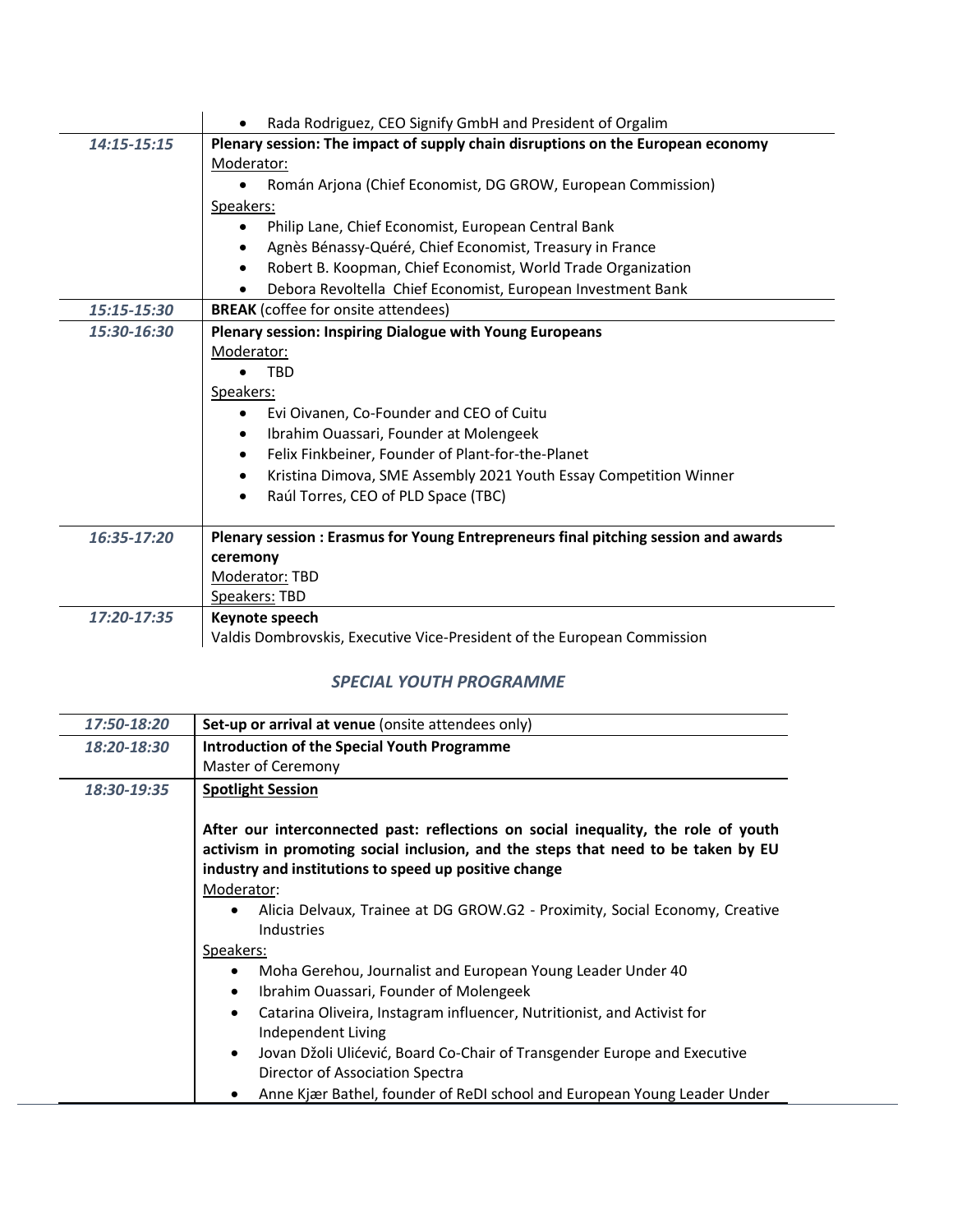|             | 40                                                                                    |  |  |
|-------------|---------------------------------------------------------------------------------------|--|--|
| 18:30-19:35 | After 2008, after 2020: the impact of the 2008 financial crisis and the 2020 COVID-19 |  |  |
|             | crisis on young Europeans<br>Moderator:                                               |  |  |
|             |                                                                                       |  |  |
|             | Olivier Lanoo, Trainee at DG GROW.D1 - Skills, Services, Professions                  |  |  |
|             | Speakers:                                                                             |  |  |
|             | Tea Jarc, President of the Youth Committee of the European Trade Union                |  |  |
|             | Confederation (ETUC)                                                                  |  |  |
|             | Patricia Petra Velicu, Policy Advisor at industriALL Europe<br>٠                      |  |  |
|             | Speaker or moderator from the Inspiring Dialogue with Young People (TBD)<br>٠         |  |  |
|             | Kristina Dimova, SME Assembly 2021 Youth Essay Competition Winner<br>$\bullet$        |  |  |
|             | Matthäus Fandrejewski, CESI (European Confederation of Independent Trade<br>$\bullet$ |  |  |
|             | Unions) Youth Representative                                                          |  |  |
| 18:30-19:35 | After the awakening: sustainable business models and the role of young people as      |  |  |
|             | environmentally and socially conscious consumers                                      |  |  |
|             | Moderator:                                                                            |  |  |
|             | Nick Sinner, Trainee at DG GROW.I3 - Green and Circular Economy                       |  |  |
|             | Speakers:                                                                             |  |  |
|             | Natan Jacquemin, Founder of NAm                                                       |  |  |
|             | Felix Finkbeiner, Founder of Plant-for-the-Planet                                     |  |  |
|             | Evi Oivanen, Co-founder and CEO of Cuitu                                              |  |  |
|             | TBD                                                                                   |  |  |
|             | <b>TBD</b>                                                                            |  |  |
|             |                                                                                       |  |  |
| 19:35-00:00 | Day 3 wrap-up - bridge to Day 4                                                       |  |  |
|             | Master of Ceremony                                                                    |  |  |
|             | <b>Dinner and networking</b>                                                          |  |  |

### *DAY 4, Friday 11 February "Co-creating the green, digital and resilient transition"*

| 09:40-09:45 | Start of Day 4                               |                               |                            |
|-------------|----------------------------------------------|-------------------------------|----------------------------|
|             | <b>Master of Ceremony</b>                    |                               |                            |
| 09:45-10:00 | Keynote speech - introduction                |                               |                            |
|             | Petri Salminen, President of SMEUnited (TBC) |                               |                            |
| 10:00-11:00 | <b>Session - Aerospace &amp;</b>             | <b>Session - Cultural and</b> | <b>Meet-the-experts</b>    |
|             | Defence ecosystem                            | <b>Creative Industries</b>    | Financing the green and    |
|             |                                              | ecosystem                     | digital transition         |
| 11:00-11:15 | <b>BREAK</b>                                 |                               |                            |
| 11:15-12:00 | Meet-the-experts                             | Meet-the-experts              | Meet-the-experts           |
|             | How Erasmus for Young                        | Can David work with           | Your Europe Business - a   |
|             | Entrepreneurs, the                           | Goliath? Cooperation          | portal which you must know |
|             | <b>Enterprise Europe Network</b>             | between large companies       | when doing business abroad |
|             | and the Clusters network                     | and start-ups                 |                            |
|             | can support SMEs in their                    |                               |                            |